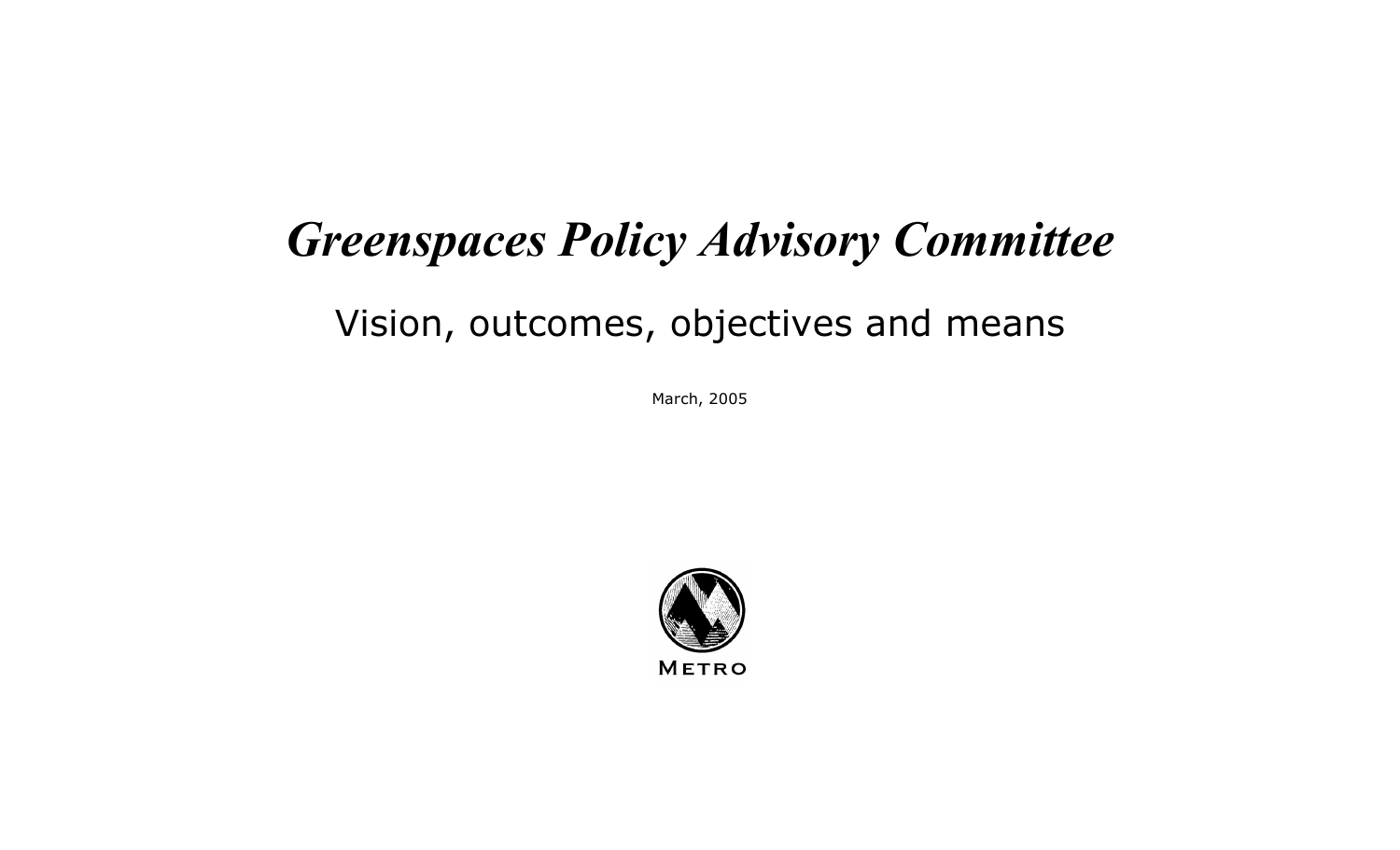## *A vision for the greater Portland-Vancouver metropolitan area*

We envision an exceptional, multi-jurisdictional, interconnected system of neighborhood, community, and regional parks, natural areas, trails, open spaces, and recreation opportunities distributed equitably throughout the region. This region-wide system is acknowledged and valued here and around the world as an essential element of the greater Portland-Vancouver metropolitan area's economic success, ecological health, civic vitality, and overall quality of life.

As the region grows and develops, this region-wide system also expands, diversifies, and matures to meet the needs of a growing and changing population. All residents live and work near and have access – regardless of income – to nature, areas for recreation and leisure, and public spaces that bring people together and connect them to their community.

This region-wide system of parks, natural areas, trails, open spaces, and recreation opportunities:

- Drives the region's economy and tourist trade
- Preserves significant natural areas for wildlife habitat and public use
- Enhances the region's air and water quality
- Promotes citizens' health, fitness, and personal well-being
- Connects the region's communities with trails and greenways
- Provides sense of place and community throughout the region
- Supports an ecologically sustainable metropolitan area

There is a powerful, shared ethic that a region-wide system is essential. There is widespread recognition of its value from economic, personal health, community, and ecological perspectives. Tools for its support are well established, including partnerships, policies, and funding. Individuals and organizations from all parts of the region appreciate and champion the system through education, advocacy, and stewardship.

## Definitions

**Objective:** 1. Something toward which effort is directed or an aim, goal or end of action. 2. A strategic position to be attained or a purpose to be achieved.

**Outcome:** Something that follows as a result or consequence.

**Means:** A method, course of action, or instrument by which an act can be accomplished or an end achieved.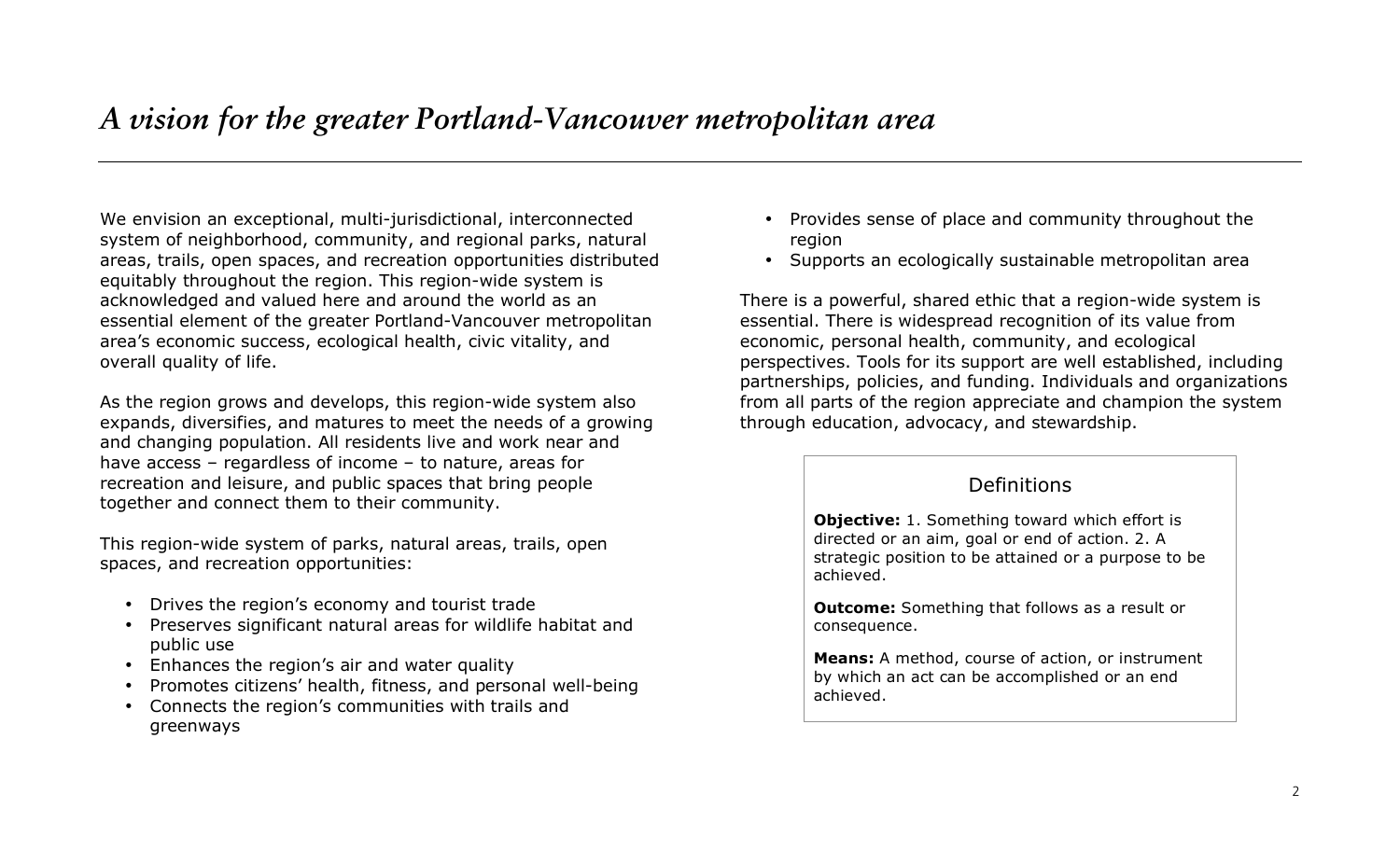| <b>Objective</b>                                          | <b>Outcomes</b>                                                                                                                                                                                                                                                                                                                                                                                                  | <b>Means</b>                                                                                                                                                                                                                                                                                                                                                                                                                                                                                                                                                                                                                                                                                                                                                                                                                                                                                                                                                                                                                                                                                                                                              | Who                                                                                                                                                                                                                                                                                                                | When | Lead |
|-----------------------------------------------------------|------------------------------------------------------------------------------------------------------------------------------------------------------------------------------------------------------------------------------------------------------------------------------------------------------------------------------------------------------------------------------------------------------------------|-----------------------------------------------------------------------------------------------------------------------------------------------------------------------------------------------------------------------------------------------------------------------------------------------------------------------------------------------------------------------------------------------------------------------------------------------------------------------------------------------------------------------------------------------------------------------------------------------------------------------------------------------------------------------------------------------------------------------------------------------------------------------------------------------------------------------------------------------------------------------------------------------------------------------------------------------------------------------------------------------------------------------------------------------------------------------------------------------------------------------------------------------------------|--------------------------------------------------------------------------------------------------------------------------------------------------------------------------------------------------------------------------------------------------------------------------------------------------------------------|------|------|
| 1. Drives the<br>region's<br>economy and<br>tourist trade | 1.1. The system is marketed as part of the region's<br>overall quality of life and constitutes a strategic<br>advantage in attracting new and expanded businesses.<br>People and business interests alike value and invest in<br>the system as an essential service that maintains clean<br>water and air quality, preserves and restores habitat,<br>manages storm water and provides environmental<br>buffers. | 1.1.1. Develop a marketing strategy that includes naming the<br>system, developing a key message, and integrating the message<br>into existing economic marketing packages.<br>1.1.2. Promote the system to all audiences using a speakers'<br>bureau; publications that describe the system's value and<br>importance to the region at all levels; web-based newsletters,<br>journals, etc<br>1.1.3. Formally adopt fish, wildlife and botanical icons at the local<br>and regional levels as highly visible public benchmarks for<br>measuring the success of protection and restoration efforts.<br>Publicize and integrate the icons by electronic and print media<br>across the region, outside the urban growth boundaries, and on<br>both sides of the Columbia River.<br>1.1.4. Research and distribute analyses of the economic benefits of<br>the system to various audiences and integrate their findings into<br>local economic development and other marketing strategies.<br>1.1.5. Establish a regional business council to promote the<br>economic benefits of the system and to encourage investment in it<br>by the business community. | 1.1-3. Metro, local and<br>county governments, park<br>providers, conservation<br>nonprofits, planning and<br>other local and regional<br>departments, business<br>associations, chambers of<br>commerce, media<br>1.1.4. Scientists, educators,<br>agencies, consultants<br>1.1.5. Metro, key business<br>leaders |      |      |
|                                                           | 1.2. The system is valued as a core element of the<br>region's identity and is a significant attraction for<br>tourists interested in nature-based experiences and<br>recreation within a metropolitan and regional context.                                                                                                                                                                                     | 1.2.1. Market the system, its attributes and uses - hiking, biking,<br>boating, stewardship activities, etc. - as reasons to visit the region.<br>1.2.2. Integrate the message (1.1.1.) into local and regional<br>tourism marketing strategies.                                                                                                                                                                                                                                                                                                                                                                                                                                                                                                                                                                                                                                                                                                                                                                                                                                                                                                          | 1.2.1. Metro, business<br>leaders, local chambers                                                                                                                                                                                                                                                                  |      |      |
|                                                           | 1.3. Elements of the system - natural areas, parks,<br>trails and recreation resources - are strategically<br>located in or near the region's employment centers to<br>revitalize neighborhoods and commercial areas, and to<br>provide attractive settings for new residential,<br>commercial and industrial development.                                                                                       | 1.3.1. Identify opportunities for targeted investment in parks,<br>trails, natural areas, and/or recreation development, and amend<br>local and county comprehensive plans and ordinances to include<br>such opportunities.<br>1.3.2. Provide parks and open space, prior to<br>redevelopment/construction, as an economic catalyst to<br>developers.<br>1.3.3. Encourage developers to include tracts of accessible open<br>space in development plans.                                                                                                                                                                                                                                                                                                                                                                                                                                                                                                                                                                                                                                                                                                  | 1.3.1-4. Metro, county and<br>local jurisdictions                                                                                                                                                                                                                                                                  |      |      |
|                                                           | 1.4. Elements of the system - natural areas, parks,<br>trails and recreation resources - serve as catalysts for<br>regional and economic development.                                                                                                                                                                                                                                                            | 1.4.1. Work with state, business and local economic development<br>groups to devise economic development strategies that promote<br>the system as a key component of the region's livability, its high<br>quality of life, enhanced property values, and attractiveness for<br>new businesses and workforces, etc.                                                                                                                                                                                                                                                                                                                                                                                                                                                                                                                                                                                                                                                                                                                                                                                                                                        | 1.4.1. Metro, state and local<br>economic interests                                                                                                                                                                                                                                                                |      |      |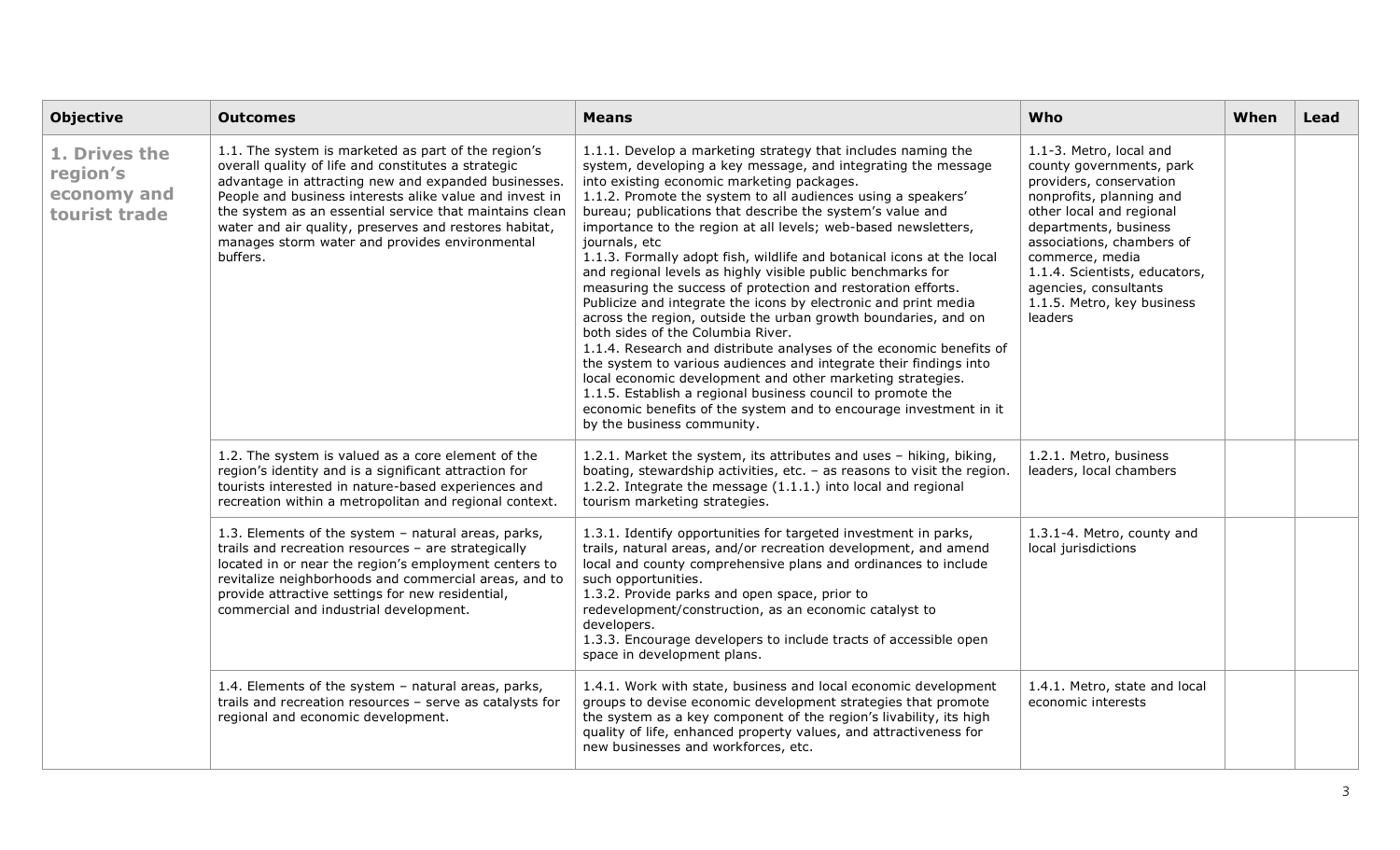| <b>Objective</b>                                                                          | <b>Outcomes</b>                                                                                                                                                                                                                   | <b>Means</b>                                                                                                                                                                                                                                                                                                                                                                                                                                                                                                                                                                                                                                                  | Who                                                                                                                                                                                                                                                          | When | Lead |
|-------------------------------------------------------------------------------------------|-----------------------------------------------------------------------------------------------------------------------------------------------------------------------------------------------------------------------------------|---------------------------------------------------------------------------------------------------------------------------------------------------------------------------------------------------------------------------------------------------------------------------------------------------------------------------------------------------------------------------------------------------------------------------------------------------------------------------------------------------------------------------------------------------------------------------------------------------------------------------------------------------------------|--------------------------------------------------------------------------------------------------------------------------------------------------------------------------------------------------------------------------------------------------------------|------|------|
| 2. Preserves<br>significant<br>natural areas<br>for wildlife<br>habitat and<br>public use | 2.1. Additional significant natural areas are conserved,<br>protected and continually acquired ensuring that vital<br>habitat and regional biodiversity are protected.                                                            | 2.1.1. Develop, adopt and implement a regional biodiversity<br>recovery and management plan.<br>2.1.2. Pool and share best management techniques and successes<br>from around the region, and coordinate public and private<br>resources to encourage and facilitate large-scale volunteer<br>biodiversity protection efforts.<br>2.1.3. Focus acquisition efforts on prioritized habitat and natural<br>areas as identified in the biodiversity plan (e.g., large tracts).                                                                                                                                                                                   | 2.1.1. Metro, local and<br>county jurisdictions, all<br>natural resource managers<br>(nonprofits, universities,<br>state and federal agencies)<br>2.1.2. Metro, local<br>governments, watershed<br>councils, nonprofits, schools,<br>private property owners |      |      |
|                                                                                           | 2.2. Functional wildlife corridors throughout the region<br>are conserved, protected, restored and managed.                                                                                                                       | 2.2.1. Coordinate and focus corridor acquisition, restoration and<br>management activities on connections between habitat areas as<br>identified in the biodiversity plan.                                                                                                                                                                                                                                                                                                                                                                                                                                                                                    | 2.2.1. Metro, local<br>jurisdictions, state and<br>federal agencies, land trusts                                                                                                                                                                             |      |      |
|                                                                                           | 2.3. Invasive plant, animal and aquatic species are<br>removed, controlled or managed where appropriate.<br>Native species are reestablished throughout the<br>region.                                                            | 2.3.1. Pool and coordinate public and private resources to conduct<br>large-scale volunteer eradication efforts.<br>2.3.2. Pool and coordinate public and private resources via<br>comprehensive database, forums and training sessions, etc. to<br>share best management practices.<br>2.3.3. Develop a regional invasive plant policy and plan for<br>aggressive removal, control, management and coordinated<br>implementation at local and regional levels.<br>2.3.4. Develop education programs and outreach activities to<br>increase public awareness of invasive species and to motivate<br>citizens to eradicate and control them whenever possible. | 2.3.1. Metro, local<br>governments, state agencies,<br>local and state weed boards,<br>soil and water conservation<br>districts, universities,<br>neighborhood associations,<br>private property owners                                                      |      |      |
|                                                                                           | 2.4. Activities that harm natural areas and interfere<br>with public use and enjoyment, such as illegal<br>dumping, discharge of pollutants, vandalism, and<br>inappropriate recreation activities, are substantially<br>reduced. | 2.4.1. Pool best management practices and conduct large-scale<br>volunteer clean up efforts.<br>2.4.2. Increase public education efforts, security and monitoring by<br>land managers, rangers and law enforcement to reduce harmful<br>activities.<br>2.4.3. Develop a process to identify, promote and publicize<br>recreation activities appropriate for natural areas, wildlife corridors<br>and other habitat areas.                                                                                                                                                                                                                                     | 2.4.1-2. Metro, local<br>governments, private<br>property owners, federal<br>agencies (e.g., Bureau of<br>Land Management, U.S. Fish<br>and Wildlife Service, U.S.<br>Forest Service)                                                                        |      |      |
|                                                                                           | 2.5. People of the region treasure and enjoy<br>immediate access to nature and its experiences within<br>a short walk of their homes and work places, whether<br>it's a natural area, inner city park, garden or green<br>space.  | 2.5.1. Develop quantitative and qualitative level of service<br>standards and implementation strategies at local and regional<br>levels.                                                                                                                                                                                                                                                                                                                                                                                                                                                                                                                      | 2.5.1. Park providers and<br>planners                                                                                                                                                                                                                        |      |      |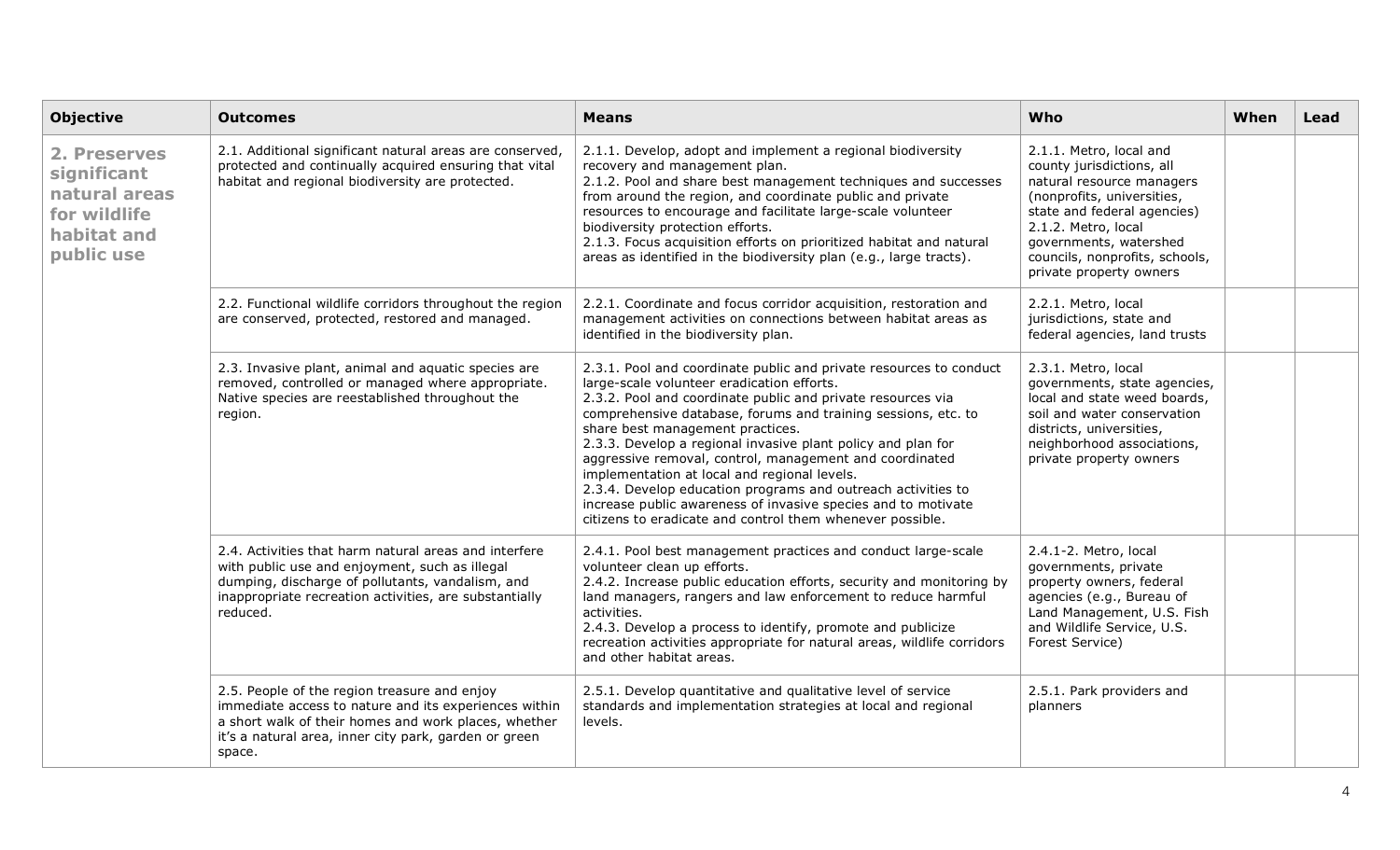| <b>Objective</b>                                     | <b>Outcomes</b>                                                                                                                                                                                                                                                                                                                                       | <b>Means</b>                                                                                                                                                                                                                                                                                                                                                                                                                                                                                          | Who                                                                       | When | Lead |
|------------------------------------------------------|-------------------------------------------------------------------------------------------------------------------------------------------------------------------------------------------------------------------------------------------------------------------------------------------------------------------------------------------------------|-------------------------------------------------------------------------------------------------------------------------------------------------------------------------------------------------------------------------------------------------------------------------------------------------------------------------------------------------------------------------------------------------------------------------------------------------------------------------------------------------------|---------------------------------------------------------------------------|------|------|
|                                                      | 2.6. Schools and youth groups regularly visit and use<br>natural areas as outdoor laboratories or classrooms<br>which helps build a lifelong relationship with nature<br>and an attitude of stewardship toward one's landscape.                                                                                                                       | 2.6.1. Develop region-wide school and youth programs, field trips,<br>volunteer and other educational activities to teach and offer<br>practice in stewardship.                                                                                                                                                                                                                                                                                                                                       | 2.6.1. Metro, existing<br>educational infrastructure,<br>nonprofit groups |      |      |
|                                                      | 2.7. Citizens and private landowners, all levels of<br>government, organizations (e.g., watershed councils,<br>nonprofits, land trusts), and business interests (e.g.,<br>the development community) promote a united<br>stewardship ethic that is reflected in the active<br>protection and restoration of natural areas for wildlife<br>and people. | 2.7.1. Implement smart growth and other coordinated policy,<br>planning, design and conservation efforts among residents,<br>businesses, government and the development community to<br>protect biodiversity.<br>2.7.2. Define what constitutes a 'stewardship ethic' and develop<br>strategies for popularizing it at neighborhood, community and<br>regional levels.<br>2.7.3. Incorporate 2.7.2. into existing local and regional economic<br>development, tourism and other marketing strategies. |                                                                           |      |      |
|                                                      | 2.8. Ongoing funding is available for acquisition of<br>significant natural areas for wildlife habitat and public<br>use.                                                                                                                                                                                                                             | 2.8.1. Develop a multi-tiered funding strategy.                                                                                                                                                                                                                                                                                                                                                                                                                                                       |                                                                           |      |      |
| 3. Enhances the<br>region's air and<br>water quality | 3.1. A healthy urban forest canopy is recognized<br>throughout the region as an essential element of the<br>system that contributes to storm water management,<br>habitat, and air quality.                                                                                                                                                           | 3.1.1. Actively monitor, increase and manage the extent and health<br>of the region's urban forest canopy through coordination with<br>private property owners and public agencies.<br>3.1.2. Expand urban tree programs region wide including planting<br>of more trees, expanded technical assistance and improved<br>management of existing tree canopies.                                                                                                                                         |                                                                           |      |      |
|                                                      | 3.2. An interconnected system of local and regional<br>trails, bike paths, pedestrian-friendly streets and other<br>transportation alternatives significantly reduces vehicle<br>miles traveled and miles of impervious road surfaces.<br>Both reduce air pollutants and storm water runoff<br>pollution.                                             | 3.2.1. Continue expanding, improving and implementing the<br>regional trails plan.<br>3.2.2. Identify and pursue alternative trail and transportation<br>funding sources for planning and implementation.<br>3.2.3. Develop resources (e.g., plans, design guidelines) to help<br>local jurisdictions develop and implement their own trail plans.                                                                                                                                                    |                                                                           |      |      |
|                                                      | 3.3. The system is an essential, "green" part of the<br>urban infrastructure and intentionally used to improve<br>the region's air and water quality.                                                                                                                                                                                                 | 3.3.1. Establish a scientific target for Effective Imperviousness<br>within each watershed and sub-basin.<br>3.3.2. Use public parks, natural areas, green streets, bioswales,<br>etc. as demonstration sites for practical and innovative storm water<br>management techniques, and as ways to educate public and<br>private landowners about the multiple benefits that rivers, streams,<br>wetlands and floodplains provide.                                                                       |                                                                           |      |      |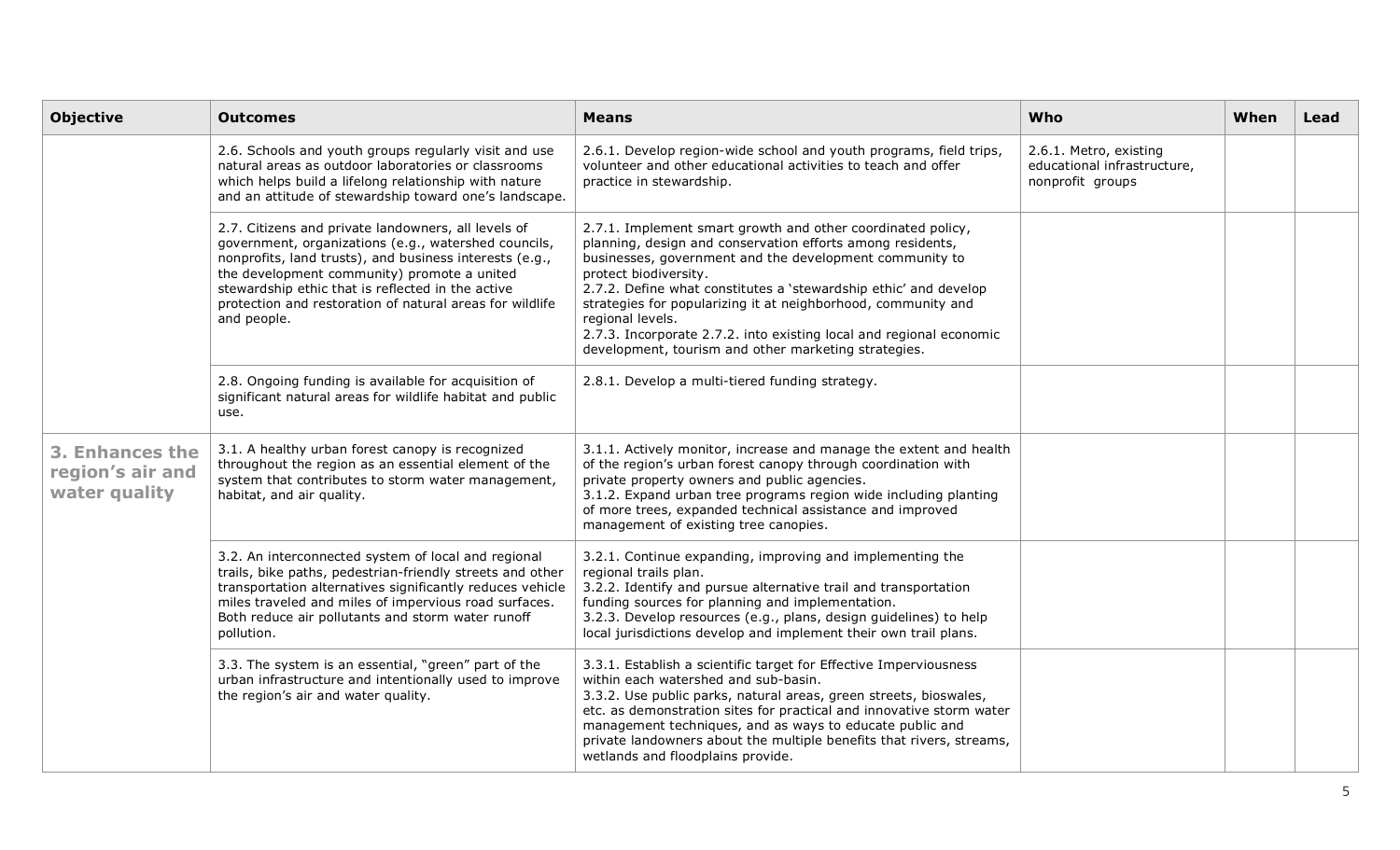| <b>Objective</b>                                                            | <b>Outcomes</b>                                                                                                                                                                                                                                                                                                                            | <b>Means</b>                                                                                                                                                                                                                                                                                                                                                                                                                                                                                                                                           | Who                                                                                                                                                                                                    | When | Lead |
|-----------------------------------------------------------------------------|--------------------------------------------------------------------------------------------------------------------------------------------------------------------------------------------------------------------------------------------------------------------------------------------------------------------------------------------|--------------------------------------------------------------------------------------------------------------------------------------------------------------------------------------------------------------------------------------------------------------------------------------------------------------------------------------------------------------------------------------------------------------------------------------------------------------------------------------------------------------------------------------------------------|--------------------------------------------------------------------------------------------------------------------------------------------------------------------------------------------------------|------|------|
|                                                                             | 3.4. The region's watersheds successfully maintain the<br>long-term ecological integrity of streams, wetlands,<br>rivers and their floodplains, including their biological,<br>physical, and social values.                                                                                                                                | 3.4.1. Develop, integrate and implement cooperative watershed<br>management strategies.<br>3.4.2. Focus land acquisition, restoration, regulations and<br>stewardship programs on maintenance of the hydrological integrity<br>of sub-basins, and watersheds as a whole.<br>3.4.3. Integrate existing surface water management plans with<br>regional efforts, and coordinate overall goals for fish and wildlife<br>habitat protection.                                                                                                               | 3.4.1-3. Bureau of<br>Environmental Services,<br>Water Environment Services,<br>Clean Water Services,<br>American Water Works<br>Association, Clark County,<br><b>Endangered Species Act</b><br>plans  |      |      |
|                                                                             | 3.5. An informed, passionate public consistently<br>advocates for restoration activities, resource<br>conservation and appropriate use of natural areas to<br>maintain the region's air and water quality.                                                                                                                                 | 3.5.1. Use public parks and natural areas as demonstration sites to<br>illustrate innovative natural resource management techniques and<br>educate private and public landowners about the multiple benefits<br>that rivers, streams, wetlands, and floodplains provide.<br>3.5.2. Develop an advocacy strategy and implementation plan that<br>will help residents recognize the importance of air and water<br>quality, and encourage their active involvement in its maintenance<br>and improvement.                                                |                                                                                                                                                                                                        |      |      |
| 4. Promotes<br>citizens' health,<br>fitness, and<br>personal well-<br>being | 4.1. The region's parks, green spaces, community<br>centers and public/private facilities provide a range of<br>diverse, affordable and accessible recreation resources<br>to all, regardless of income, physical ability or location.<br>People reach such resources easily by foot, bike, horse<br>or public and private transportation. | 4.1.1. Develop standards that, at a minimum, define measures of<br>affordability, accessibility, desired facility characteristics, and<br>funding strategies for every neighborhood.<br>4.1.2. Apply and coordinate these standards at regional and local<br>levels to identify common goals, geographic and activity<br>deficiencies, and development strategies responsive to local needs.<br>4.1.3. Formulate grassroots education programs to increase<br>citizens' awareness of the connection between nature and an<br>improved quality of life. | 4.1.1. Existing scientific,<br>educational infrastructure<br>4.1.2. Metro, GPAC, local<br>jurisdictions, existing<br>educational infrastructure,<br>neighborhood associations,<br>local citizen groups |      |      |
|                                                                             | 4.2. People connect parks and green spaces with their<br>physical and mental health. A variety of inviting,<br>fitness-based resources enable everyone to improve<br>and enrich his or her daily well being.                                                                                                                               | 4.2.1. Develop full-service neighborhood community centers, trails<br>and sports facilities within a short walk, bus/car trip or bicycle ride<br>of every home in the region.<br>4.2.2. Develop education and activity programs that increase<br>citizens' awareness of the connection between nature and an<br>improved quality of life.                                                                                                                                                                                                              | 4.2.1-3. Local jurisdictions,<br>private interests, existing<br>educational infrastructure,<br>neighborhood associations,<br>local citizen groups                                                      |      |      |
|                                                                             | 4.3. The regional system contains easily accessible<br>places for contemplation of nature, appreciation of<br>natural beauty, and refuge from the stresses of urban<br>life.                                                                                                                                                               | 4.3.1. Identify geographic and activity deficiencies to help<br>determine development goals.<br>4.3.2. Develop and conduct education programs to increase<br>citizens' awareness of the connection between nature and an<br>improved quality of life.                                                                                                                                                                                                                                                                                                  | 4.3.1. Metro, local<br>jurisdictions<br>4.3.2. Existing educational<br>infrastructure, neighborhood<br>associations, local citizen<br>groups                                                           |      |      |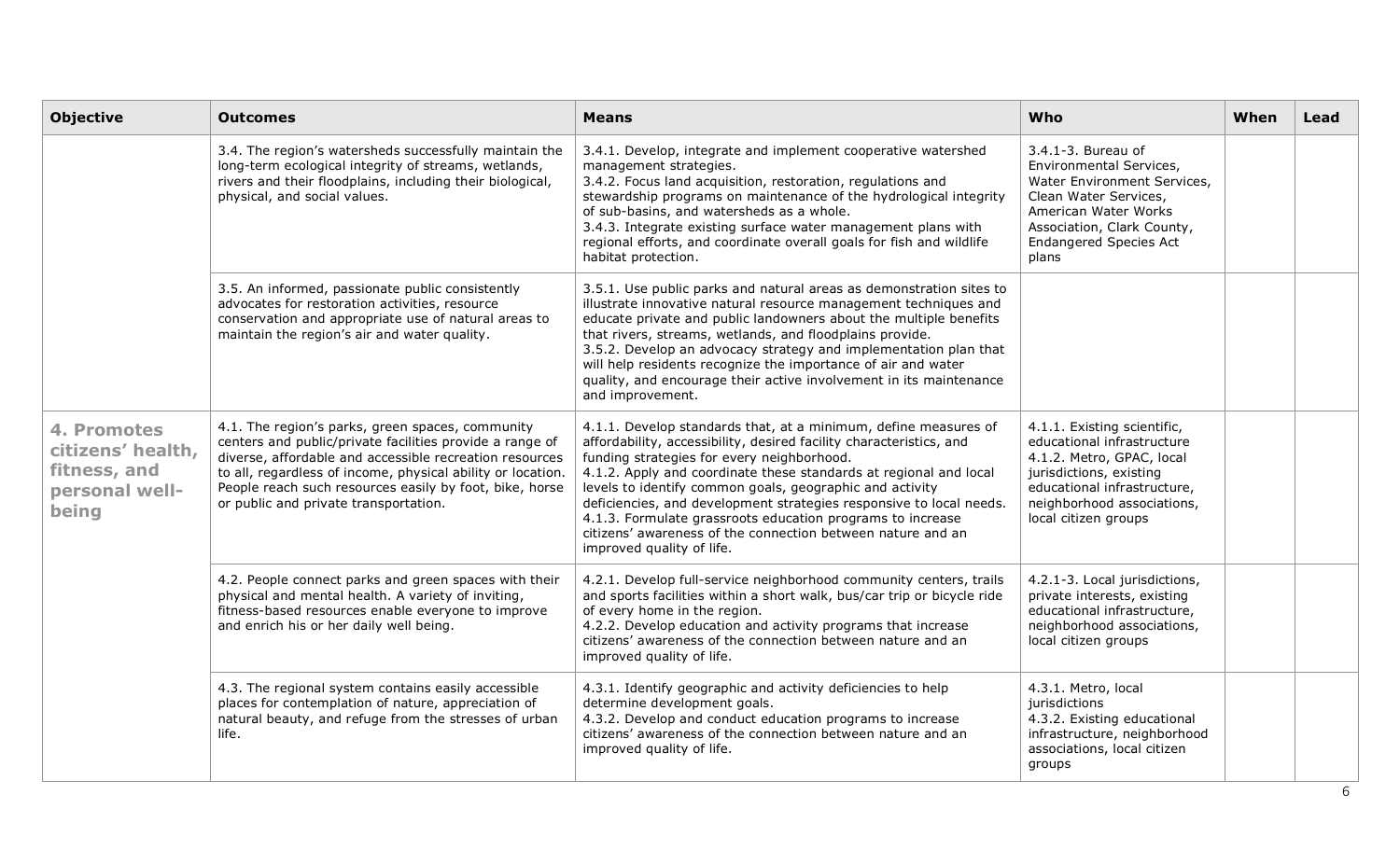| <b>Objective</b>                                                                  | <b>Outcomes</b>                                                                                                                                                                                                                                                            | <b>Means</b>                                                                                                                                                                                                                                                                                                                                                                                                                                                                                                                                                                                                                                                                                                                                                                                                                | Who                                                                                                                   | When | Lead |
|-----------------------------------------------------------------------------------|----------------------------------------------------------------------------------------------------------------------------------------------------------------------------------------------------------------------------------------------------------------------------|-----------------------------------------------------------------------------------------------------------------------------------------------------------------------------------------------------------------------------------------------------------------------------------------------------------------------------------------------------------------------------------------------------------------------------------------------------------------------------------------------------------------------------------------------------------------------------------------------------------------------------------------------------------------------------------------------------------------------------------------------------------------------------------------------------------------------------|-----------------------------------------------------------------------------------------------------------------------|------|------|
|                                                                                   | 4.4. The regional system provides places and settings<br>that encourage creativity and other experiences that<br>help residents maintain and improve their<br>psychological well being.                                                                                    |                                                                                                                                                                                                                                                                                                                                                                                                                                                                                                                                                                                                                                                                                                                                                                                                                             |                                                                                                                       |      |      |
| <b>5. Connects the</b><br>region's<br>communities<br>with trails and<br>greenways | 5.1. All residents have physical access within fifteen<br>minutes of home or destination, by foot, bike, horse or<br>transit, to a comprehensive, well-designed system of<br>neighborhood, local, regional and inter-regional land<br>and water trails.                    | 5.1.1. Continue expanding, improving and implementing the<br>existing regional trails plan.<br>5.1.2. Define accessibility, including distance and physical ability<br>measures, and integrate them with regional and local service<br>standards.<br>5.1.3. Identify gaps in the existing regional system, including<br>neighborhood and other local connectors. Create and implement an<br>integrated plan for their development.<br>5.1.4. Identify trail corridors that meet ADA and other accessibility<br>requirements. Establish cost estimates and schedules for their<br>development.<br>5.1.5. Develop and strategically distribute a variety of high quality,<br>materials (e.g., signs, maps, brochures, web-based tools, etc.) to<br>clearly identify the system and encourage its use among a broad<br>public. | 5.1.1-4. Metro, local and<br>county jurisdictions, trails<br>groups<br>5.1.5. Metro, media and<br>graphic consultants |      |      |
|                                                                                   | 5.2. Trails and greenways are a fundamental<br>infrastructure actively used to augment transportation<br>networks and link parks, natural areas, waterways,<br>public facilities (schools, libraries, etc.),<br>neighborhoods, communities, towns and regional<br>centers. | 5.2.1. Develop and strategically distribute a variety of high quality,<br>materials (e.g., signs, maps, brochures, web-based tools, etc.) to<br>clearly identify the system and encourage its use among a broad<br>public.<br>5.2.2. Adopt and incorporate pedestrian, bicycle and waterway<br>networks into all existing transportation systems and transportation<br>planning.<br>5.2.3. Expand the regional trails inventory and plan by integrating<br>identified local connectors to and from neighborhoods, parks, public<br>facilities, waterways and other system features.                                                                                                                                                                                                                                         | 5.2.1-3. Metro, local and<br>county jurisdictions                                                                     |      |      |
|                                                                                   | 5.3. The trail and greenway system connects existing<br>and future natural resource and other significant areas<br>on the edge of and beyond the metropolitan region<br>(e.g., the coast, mountains and Oregon's wine<br>country).                                         | 5.3.1. Develop a plan for a larger trail network that connects<br>significant natural and cultural landscape resources.                                                                                                                                                                                                                                                                                                                                                                                                                                                                                                                                                                                                                                                                                                     | 5.3.1. Metro, four county<br>jurisdictions, Willamette<br>Valley interests, scientific and<br>cultural stakeholders   |      |      |
|                                                                                   | 5.4. The trail and greenway system is funded on an<br>ongoing basis as an affordable commuter                                                                                                                                                                              | 5.4.1. Seek bond measure funding for regional trail and corridor<br>acquisition, construction and maintenance.                                                                                                                                                                                                                                                                                                                                                                                                                                                                                                                                                                                                                                                                                                              | 5.4.1-2. Metro, trail advocacy<br>groups                                                                              |      |      |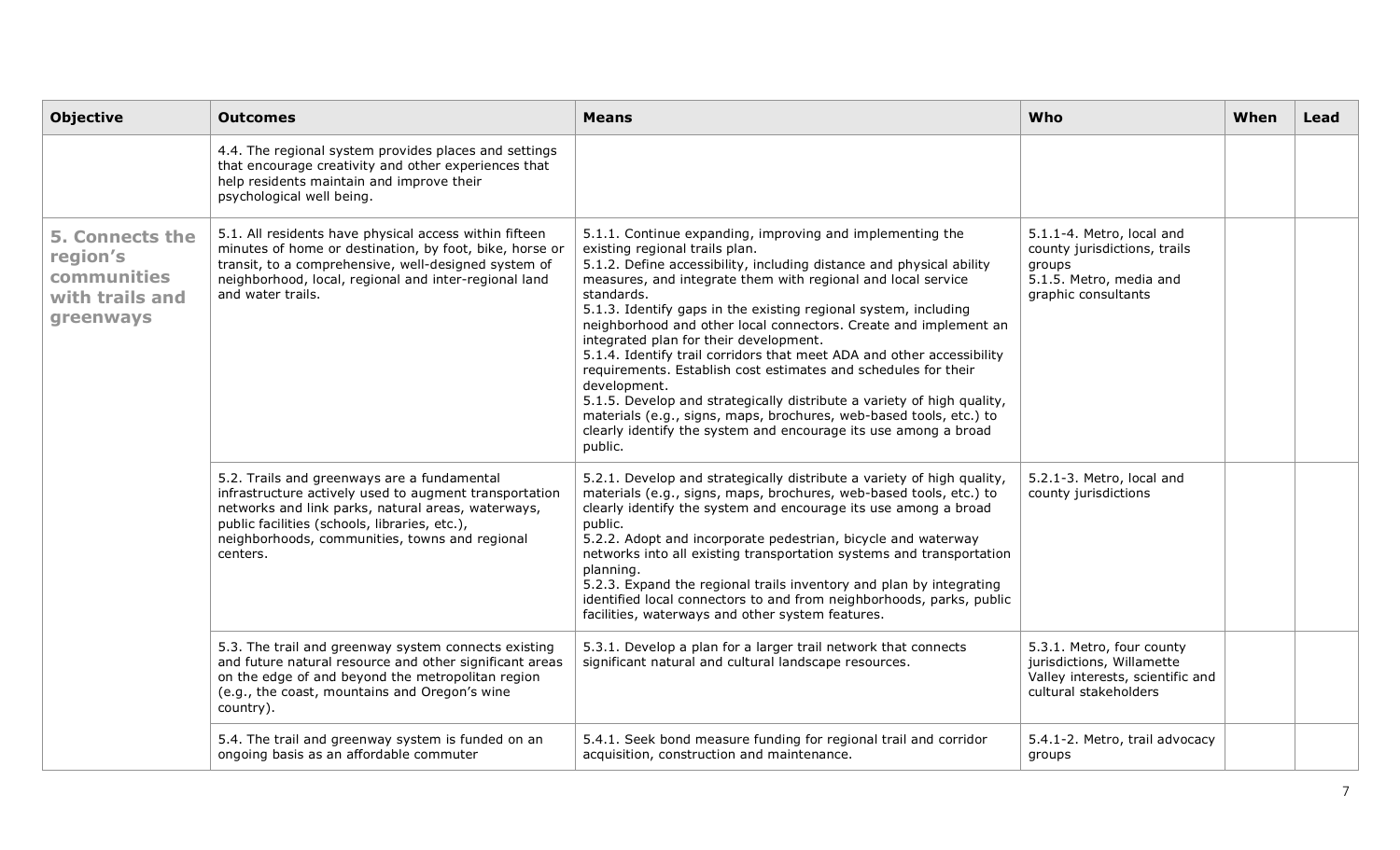| <b>Objective</b>                                                                  | <b>Outcomes</b>                                                                                                                                                                                                                                                                                                                                                  | <b>Means</b>                                                                                                                                                                                                                                                                                                                                                                                  | Who                                                                            | When | Lead |
|-----------------------------------------------------------------------------------|------------------------------------------------------------------------------------------------------------------------------------------------------------------------------------------------------------------------------------------------------------------------------------------------------------------------------------------------------------------|-----------------------------------------------------------------------------------------------------------------------------------------------------------------------------------------------------------------------------------------------------------------------------------------------------------------------------------------------------------------------------------------------|--------------------------------------------------------------------------------|------|------|
|                                                                                   | transportation alternative that also provides access to<br>nature, diverse recreation opportunities, and other<br>settings that improve peoples' health and well being.                                                                                                                                                                                          | 5.4.2. Seek dedicated state funding (e.g., State Recreation Trails<br>Program, etc.) for interregional trails planning and implementation.<br>5.4.3. Maximize use of Metropolitan Transportation Improvement<br>Program (MTIP) and other transportation funds for trail<br>development throughout the region.                                                                                 |                                                                                |      |      |
|                                                                                   | 5.5. The region's major arterial streets complement<br>the trail and greenway system as well-designed,<br>attractively planted corridors for pedestrians, cyclists<br>and autos alike.                                                                                                                                                                           | 5.5.1. Develop and adopt arterial design and planting standards<br>and integrate them into local and regional transportation plans.                                                                                                                                                                                                                                                           | 5.5.1. Metro, local<br>jurisdictions, Portland<br>Department of Transportation |      |      |
| <b>6. Provides</b><br>sense of place<br>and community<br>throughout the<br>region | 6.1. The system as a whole is an integral part of our<br>identity as a region $-$ a shared sense of place that<br>crosses all boundaries. Elements of the system -<br>significant natural, scenic and cultural features, and<br>the ordinary landscapes of our daily lives, reflect the<br>region's essential character and identity, regardless of<br>boundary. | 6.1.1. Develop a coherent, readily understood message about the<br>region, including key phrases, images and aspirations. Integrate it<br>into existing local and regional marketing and acquisition<br>strategies.<br>6.1.2. Acquire and manage areas of varying size, from small<br>neighborhood pocket parks and gathering spaces to public plazas<br>and regional scale nature preserves. | 6.1.1. Metro, local<br>jurisdictions, citizen and<br>"friends" groups          |      |      |
|                                                                                   | 6.2. Individual elements of the system, such as natural<br>areas, interconnected trails, parks and public spaces,<br>help physically and visually define and distinguish each<br>neighborhood, community and city in the region.                                                                                                                                 | 6.2.1. Identify features whose character and value to citizens helps<br>define individual places.                                                                                                                                                                                                                                                                                             | 6.2.1. Metro, local<br>jurisdictions, citizen and<br>"friends" groups          |      |      |
|                                                                                   | 6.3. Elements of the system facilitate a sense of<br>community by providing physical and cultural settings<br>for diverse activities that foster community interaction<br>at all levels.                                                                                                                                                                         | 6.3.1. Use elements of the system to organize volunteer, nonprofit,<br>business and governmental activities that support and protect the<br>system, and encourage active participation in neighborhood, local<br>and regional community life.<br>6.3.2. Develop public gathering spaces and/or facilities in<br>residential neighborhoods, town and regional centers.                         | 6.3.1. Metro, local<br>jurisdictions                                           |      |      |
|                                                                                   | 6.4. People value and appreciate 'living in nature' as<br>part of the region's identity.                                                                                                                                                                                                                                                                         | 6.4.1. Acquire and ecosystem-manage natural areas of varying size<br>- from small neighborhood pocket parks to regional scale nature<br>preserves and refuges - throughout the region.<br>6.4.2. Where natural areas are no longer possible, provide small<br>parks, gardens or restored green spaces as nature experiences at<br>the neighborhood, community and city level.                 |                                                                                |      |      |
| 7. Supports an<br>ecologically                                                    | 7.1. The region's diversity of habitat types, plants and<br>animals is protected, conserved and restored across                                                                                                                                                                                                                                                  | 7.1.1. Develop, adopt and actively implement a bi-state, four-<br>county Regional Biodiversity Recovery and Management Plan.                                                                                                                                                                                                                                                                  | 7.1.1-3. Metro, four-county<br>coalition, scientific                           |      |      |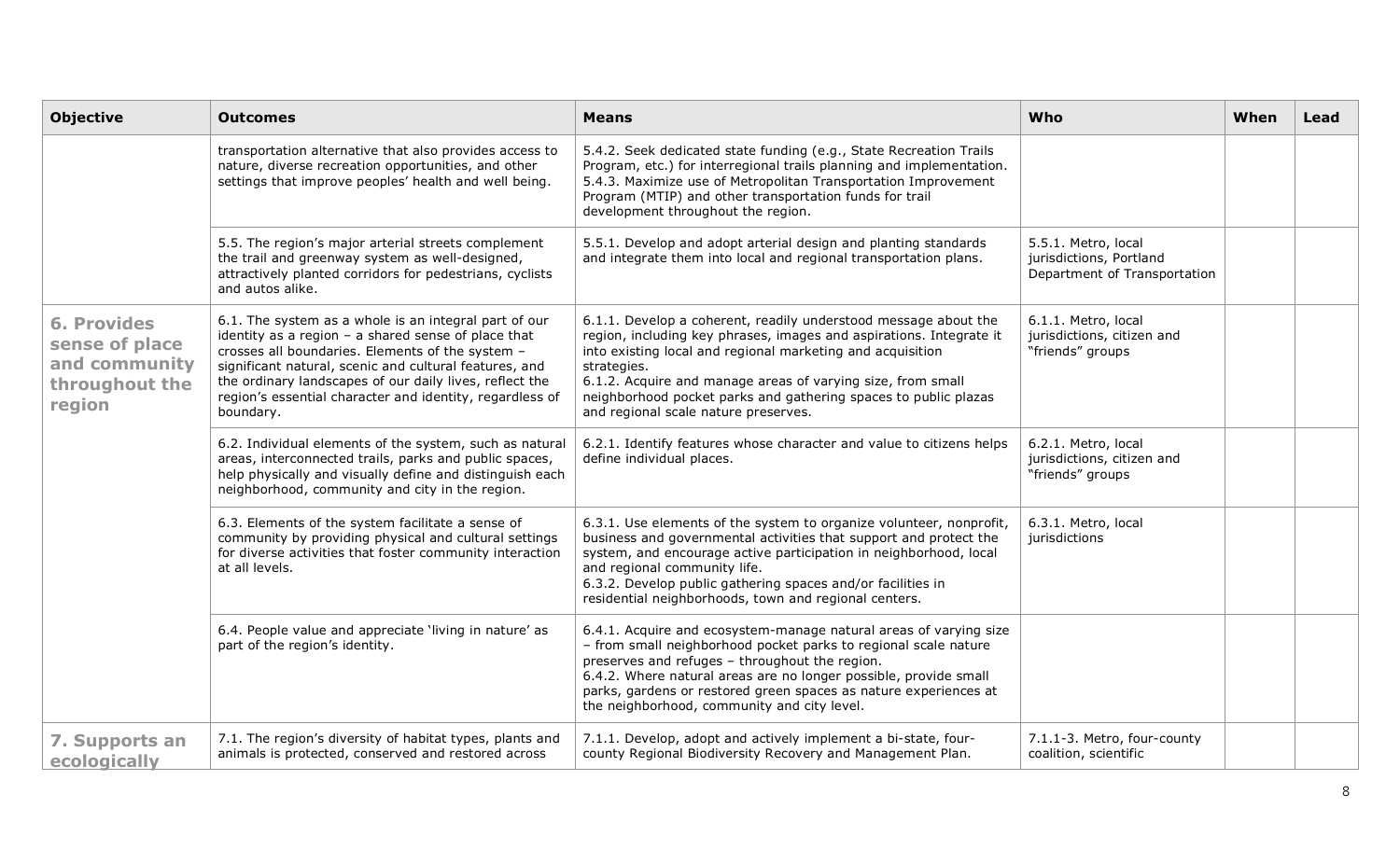| <b>Objective</b>                    | <b>Outcomes</b>                                                                                                                                                                                                                                              | <b>Means</b>                                                                                                                                                                                                                                                                                                                                                                                                                                                                                                                                                                                                                                      | Who                                                                                                                           | When | Lead |
|-------------------------------------|--------------------------------------------------------------------------------------------------------------------------------------------------------------------------------------------------------------------------------------------------------------|---------------------------------------------------------------------------------------------------------------------------------------------------------------------------------------------------------------------------------------------------------------------------------------------------------------------------------------------------------------------------------------------------------------------------------------------------------------------------------------------------------------------------------------------------------------------------------------------------------------------------------------------------|-------------------------------------------------------------------------------------------------------------------------------|------|------|
| sustainable<br>metropolitan<br>area | the region's urban and rural landscape.                                                                                                                                                                                                                      | Integrate it with other sustainability and transportation plans and<br>planning efforts.<br>7.1.2. Identify significant natural areas for acquisition/protection<br>and formally integrate them into transportation, land use planning<br>and other sustainability plans and projects (e.g. green streets)<br>through regional and local policies.<br>7.1.3. Develop and implement a tool box of innovative strategies<br>(e.g., acquisition, regulatory, stewardship and incentive programs)<br>to conserve the region's natural resources and ensure that large<br>and small refugia are interconnected in every neighborhood in the<br>region. | community, natural resource<br>managers                                                                                       |      |      |
|                                     | 7.2. In all the region's neighborhoods, parks,<br>greenways and other natural areas protect and<br>maintain clean water, wildlife and access to nature.                                                                                                      | 7.2.1. Use parks and natural areas as models of best management<br>practices for storm water, water usage, and pest management.<br>7.2.2. Partner with nonprofit organizations, schools and<br>government agencies to use natural areas as classrooms and on-<br>site laboratories for environmental education and interpretation of<br>watershed health, fish and wildlife habitat issues.                                                                                                                                                                                                                                                       | 7.2.1. Local jurisdictions<br>7.2.2-3. Metro, existing<br>educational infrastructure                                          |      |      |
|                                     | 7.3. Long-term, comprehensive federal, state, and<br>regional funding, strongly supported by elected<br>officials at all levels, the business community and the<br>general public, is established to continually expand,<br>operate and maintain the system. |                                                                                                                                                                                                                                                                                                                                                                                                                                                                                                                                                                                                                                                   |                                                                                                                               |      |      |
|                                     | 7.4. Full-time professionals staff regional and local<br>elements of the system and collaborate with nonprofit<br>organizations, private property owners and citizens to<br>protect the diverse flora and fauna associated with<br>urban natural areas.      | 7.4.1. Hire and fund, on an ongoing basis, staff with expertise in<br>urban ecosystem management, restoration practices and<br>community collaboration projects.                                                                                                                                                                                                                                                                                                                                                                                                                                                                                  |                                                                                                                               |      |      |
|                                     | 7.5. The ecological health of the system's natural<br>resource elements is continually monitored.                                                                                                                                                            | 7.5.1. Establish standards and monitor changes in the system on a<br>site specific, and watershed and regional scale over time. Produce a<br>bi-annual "Ecological State of the Region" report and distribute to<br>all residents of the region.<br>7.5.2. Establish a regional ecosystem research consortium to<br>conduct, document and apply new research to strategies that<br>protect, restore, and manage the urban ecosystem and the region's<br>natural areas. Develop monitoring as a combination of adaptive<br>management and new information to influence choices and<br>applications.                                                | 7.5.1-3. Metro, universities,<br>scientific community,<br>nonprofits, land trusts<br>7.5.4. Universities, federal<br>agencies |      |      |